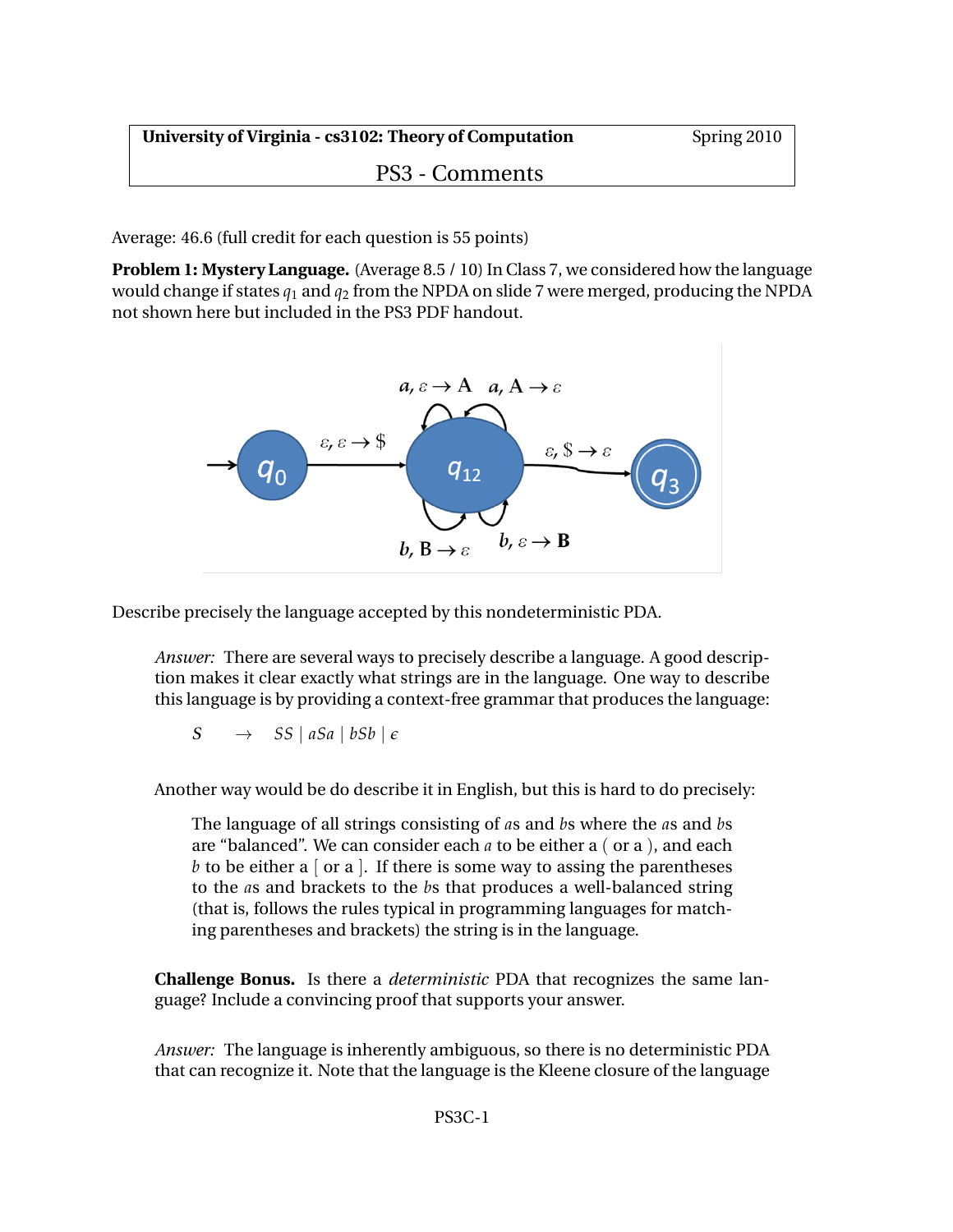of palindromes, but the language  $ww^R$  cannot be recognized by a deterministic PDA.

**Problem 2: NPDAs and CFGs.** (Average 8.5 / 10) Describe a NPDA that recognizes the language produced by this context-free grammar:

- $S \rightarrow 1A | A1 | 0B | B0 | \epsilon$ <br>  $A \rightarrow 0.51 | 1.50 | CS | SC$
- $\rightarrow$  0*S*1 | 1*S*0 | *CS* | *SC*
- $B \rightarrow S11 | 1S1 | 11S$
- $C \rightarrow 01 | 10$

*Answer:* Although it is possible to follow the mechanical construction used in the proof that NPDAs and CFGs are equivalent, this would be very painful and tedious, and exceedingly unlikely to do correctly by hand. A better approach is to try to understand the language produced by the CFG. It is the language of all strings with twice as many 1s as 0s. We can see this by examining the grammar rules. The variable *S* produces either the empty string, or 1*A* or *A*1, or 0*B* or *B*0. The *A* variable produces all arrangements of *S* with one 0 and one 1. So, 1*A* and *A*1 produce all arrangments where there is a 1 on one of the outsides and there are two 1s and one 0 with an *S* in any arrangment. For the 0*B* and *B*0 productions, *B* produces all arrangements of *S* and two 1s. For  $S \rightarrow BO \mid OB$ , produces all arrangements with two 1s and one 0 and *S* where there is a 0 on one of the outsides. Combined with the *A* productions, this produces all strings with twice as many 1s as 0s.

Now we understand the language, producing an NPDA that recognizes is is similar to the NPDA we produces in class for recognizing the language with as many 1s as 0s. The difference is we need to push/pop two stack symbols for each 0, and only pop/push one for each 1. The tricky part is dealing with the case where we see a 0 but there is only one stack symbol to pop. We deal with this by adding an extra state that keeps track of the deficeit of one 1.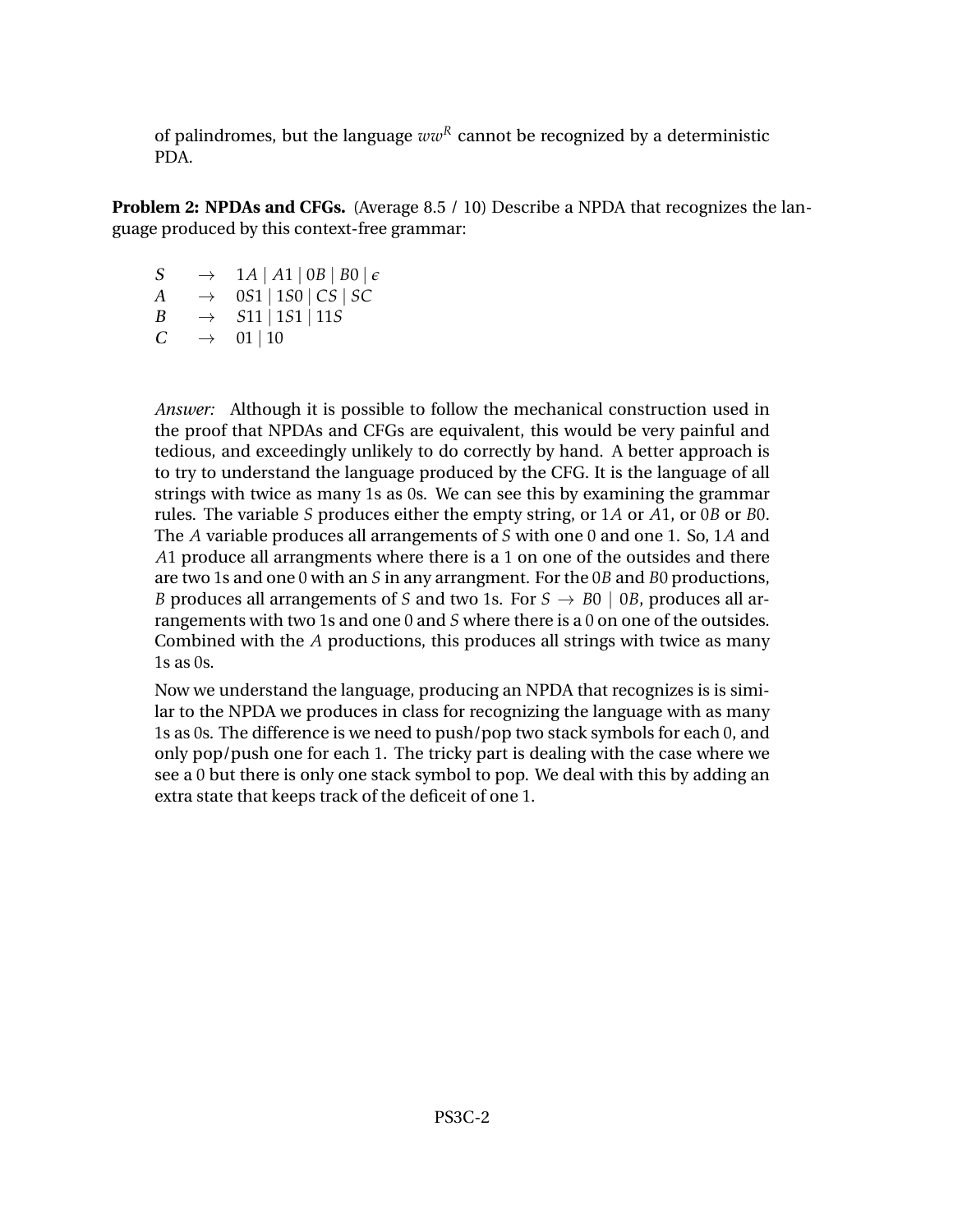

**Problem 3: Context-Free Grammars.** Provide a context-free grammar that recognizes the language:

 $\{w|w \in \{a,b\}^* \land w \text{ contains more as than } bs.\}$ 

Use as few nonterminals as possible.

*Answer:* See the answer to question 2.6a in the book (p. 132).

**Problem 4: Priming the Pump Redux.** Prove the language, *PRIMES*, is not context-free:

 $PRIMES = \{1^n | n \text{ is a prime number}\}$ 

*Answer:* Our answer is very similar to the question on Problem Set 2.

Assume *PRIMES* is context-free with some pumping length *p*. We use the pumping lemma for context-free languages to obtain a contradiction.

Choose  $s = 1<sup>q</sup>$  where *q* is some prime number greater than *p*. (Note that we cannot choose  $s = 1^p$  since  $p$  might be composite. But, since there is no maximum prime, we know that for any *p* such a *q* must exist.)

The pumping lemma for context-free languages requires that*s* can be broken into *uvxyz* with  $|vy| \ge 1$  and  $|vxy| \le p$ . Note that since the string is all 1s, however the pieces are divided, we can rearrange them without changing the string: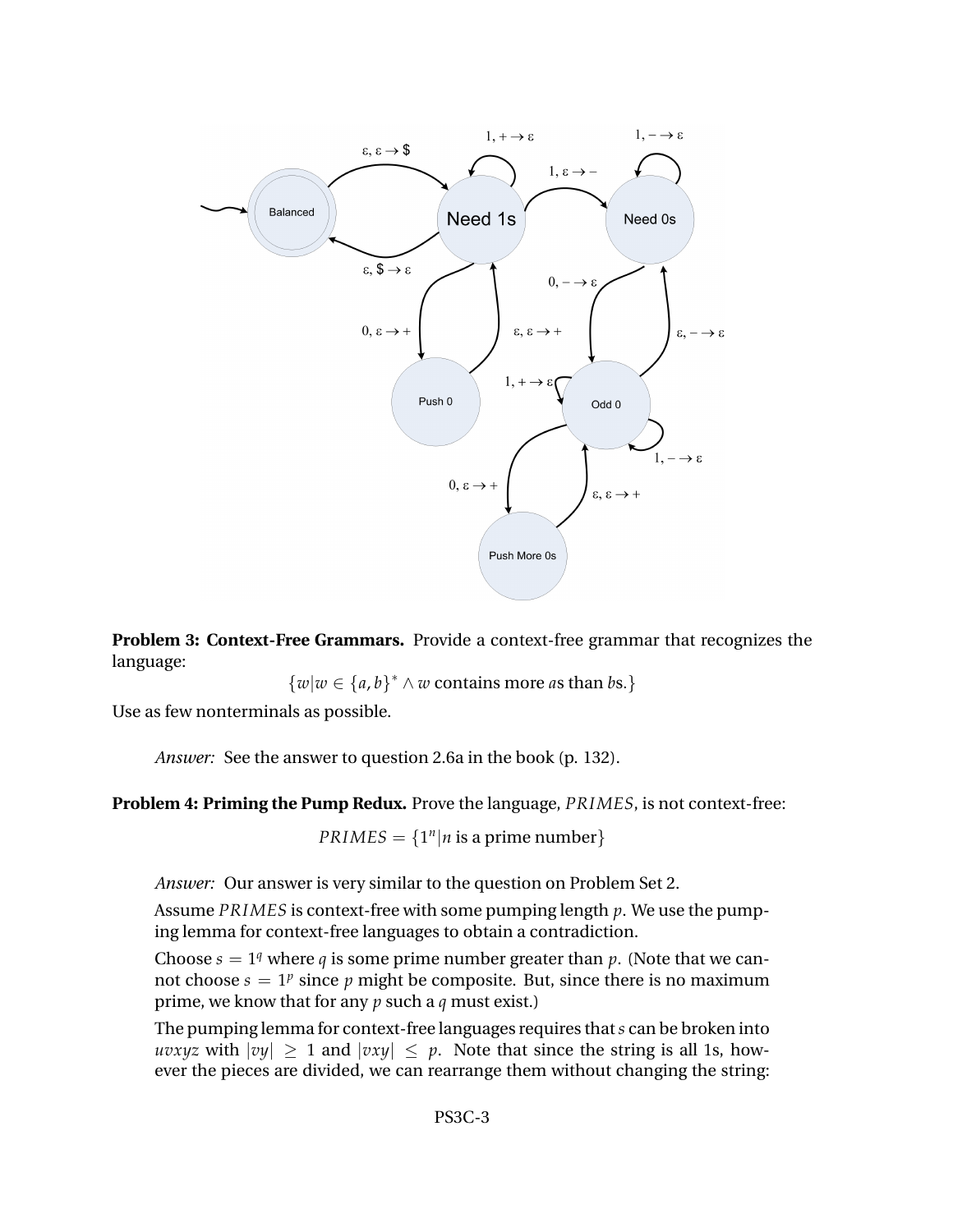$uvxyz = uxvyz = rtz$  where  $r = ux$ , and  $t = vy$ . Note that the two parts that can be pumped, *vy* are now in *t*, so pumping  $v^i y^i$  is the same as pumping  $t^i$ . Thus, we have taken whatever 5-part division is selected, and converted it to the same 3-part division as needed in the regular languages pumping lemma. In the last problem set, we saw how to get a contridiction by setting  $i = q + 1$ .

We have a contradiction, so *PRIMES* is not context-free.

## **Problem 5: Closure Properties.**

a. Prove that the context-free languages are closed under concatenation.

*Answer:* Given two context-free language, *A* and *B*, we can construct a contextfree grammar *GAB* that is the concatenation of the languages. Since *A* and *B* are context-free, there exist context-free grammars  $G_A = (V_A, \Sigma, R_A, S_A)$  and  $G_B = (V_B, \Sigma, R_B, S_B)$  that produce each language. First, rename the variables in  $G_B$  so they are disjoint from the variables in  $G_A$ . Then, construct

$$
G_{AB} = (V_A \cup V_B \cup \{S_{AB}\}, \Sigma, R_A \cup R_B \cup S_{AB} \rightarrow S_A S_B, S_{AB})
$$

We have added the rules  $S_{AB} \rightarrow S_A S_B$  to the language.  $S_A$  is the start variable for  $G_A$ , so produces all strings in A;  $S_B$  is the start variable for  $G_B$ , so produces all strings in *B*. Thus, *SAB* produces all strings in the concatenation language *AB*.

b. Prove that the intersection of a context-free language with a regular language is always a context-free language.

*Answer:* We use proof by construction. Since the context-free language, *A*, is context-free there is some nondeterministic pushdown automaton,  $M_A =$  $(Q_A, \Sigma, \Gamma, \delta_A, q_{0A}, F_A)$  that recognizes *A*. Since *B* is a regular language, there exists some DFA,  $M_B = (Q_B, \Sigma, \delta_B, q_{0B}, F_B)$  that recognizes *B*. We show how to construct a nondeterministic pushdown automata, *MA*∩*B*, that recognizes the language *A* ∩ *B*. The key point to observe is that  $M_{A \cap B}$  should accept a string if and only if both *M<sup>A</sup>* and *M<sup>B</sup>* would accept the string. So, the states of  $M_{A \cap B}$  need to keep track of both the state of  $M_A$  and the state of  $M_B$ . Thus, we label the states using pairs from  $Q_A$  and  $Q_B$ :

$$
M_{A \cap B} = (Q_A \times Q_B, \Sigma, \Gamma, \delta_{AB}, q_{0A} \times q_{0B}, F_A \times F_B)
$$

The new  $\delta_{AB}: Q_A \times Q_B \times \Sigma_{\epsilon} \times \Gamma_{\epsilon} \to Q_A \times Q_B \times \Gamma_{\epsilon}$  is defined by:

$$
\delta_{AB}(q_a,q_b,\sigma,\gamma)=(q_a n,\delta_B(q_b,\sigma),\gamma_{an})
$$

where  $(q_{an}, \gamma_{an}) = \delta_A(q_a, \sigma, \gamma)$ .

c. Prove that the context-free languages are **not** closed under intersection.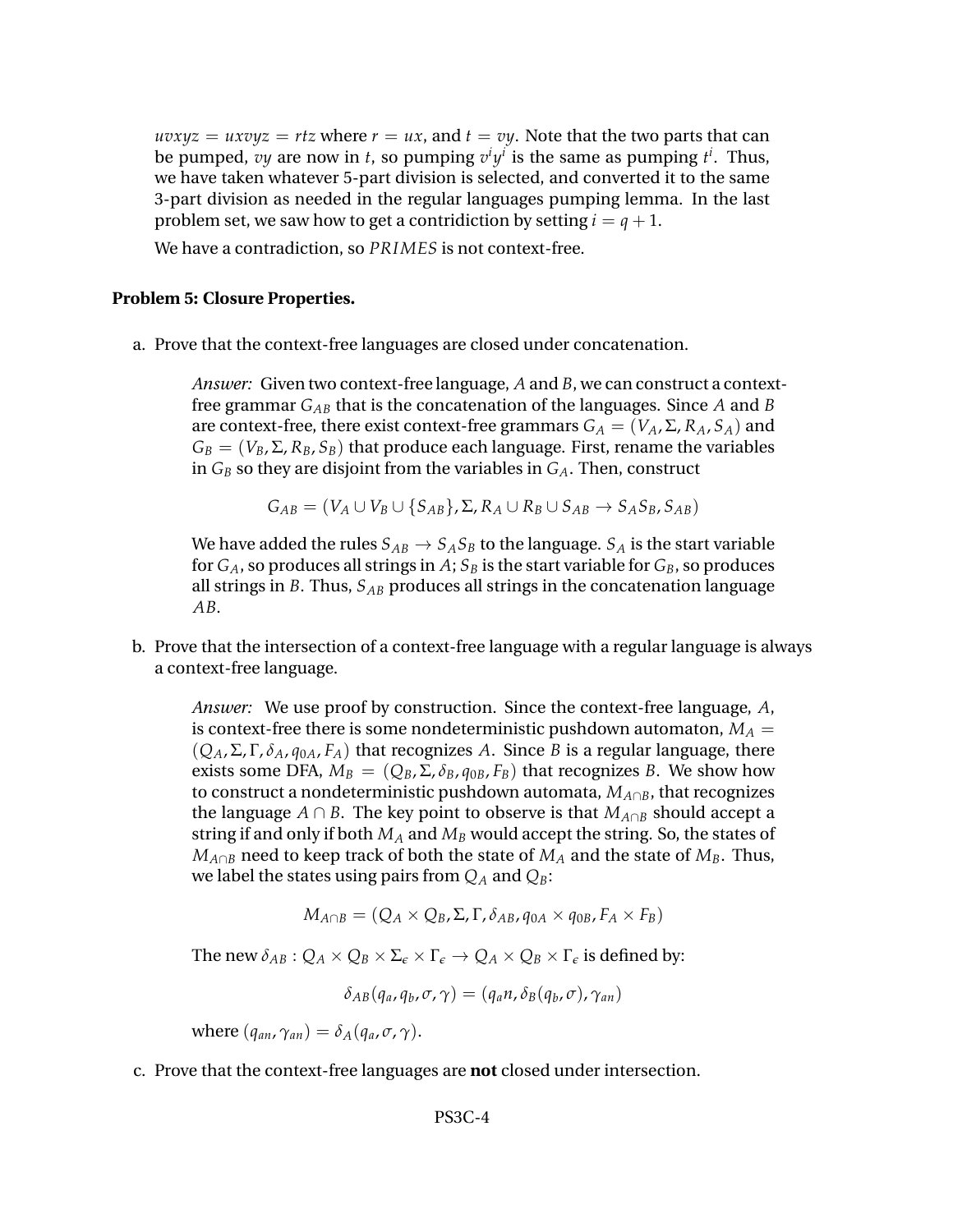*Answer:* We prove by finding a counter-example. We show that there is some non-context-free language that is the intersection of two context-free languages. The non-context-free language is  $\{a^n b^n c^n | n \ge 0\}$ . We proved in class that this language is not context-free. This language is the intersection of two context-free languages:  $\{a^n b^n c^* | n \ge 0\}$  and  $\{a^* b^m c^m | m \ge 0\}$ . (We use different variables for *n* and *m* to emphasize that there is no connection between the values in the two languages.)

**Problem 6: Parsing.** Below is a slightly simplified excerpt from the actual Java grammar specification (from [http://java.sun.com/docs/books/jls/third](http://java.sun.com/docs/books/jls/third_edition/html/syntax.html#18.1) edition/html/syntax.html#18.1, Chapter 18). I have changed the syntax to match the context-free grammar notation used in Sipser and the class.

| Expression             | $\rightarrow$ | Expression1 OptAssignmentOperator                        |
|------------------------|---------------|----------------------------------------------------------|
| OptAssignmentOperator  | $\rightarrow$ | $\epsilon$   AssignmentOperator Expression1              |
| Expression1            | $\rightarrow$ | Expression2 OptExpression1Rest                           |
| OptExpression1Rest     | $\rightarrow$ | $\epsilon$   Expression1Rest                             |
| Expression1Rest        | $\rightarrow$ | ? Expression : Expression1                               |
| AssignmentOperator     | $\rightarrow$ |                                                          |
| Expression2            | $\rightarrow$ | <b>Expression3 OptExpression2Rest</b>                    |
| OptExpression2Rest     | $\rightarrow$ | $\epsilon$   Expression2Rest                             |
| Expression2Rest        | $\rightarrow$ | InfixExpressionList                                      |
| InfixExpressionList    | $\rightarrow$ | $\epsilon$   InfixExpression InfixExpressionList         |
| <b>InfixExpression</b> | $\rightarrow$ | InfixOp Expression3                                      |
| <b>InfixOp</b>         | $\rightarrow$ | $   &88  ==   +$                                         |
| Expression3            | $\rightarrow$ | <b>Primary SelectorList</b>                              |
| Primary                | $\rightarrow$ | (Expression)   Identifier   Literal                      |
| SelectorList           | $\rightarrow$ | $\epsilon$   Selector Selector List                      |
| Selector               | $\rightarrow$ | [ <i>Expression</i> $\vert \cdot \vert$ <b>dentifier</b> |

The terminal **Identifier** is any valid Java identifier (see Section 3.8 of the Java Language Specification for the grammar for Identifiers) and **Literal** is any literal.

a. Consider the following Java expression:

```
true ? false ? true == true : false : false == false
```
which evaluates to false. The Boolean values true, and false are **Literal**s. The conditional expression, *Expressionpred* **?** *Expressionconsequent* **:** *Expressionalternate*, is evaluated by first evaluating *Expressionpred*, which must evaluate to a boolean. If it evaluates to true, then the value of the conditional expression is the value obtained by evaluating *Expressionconsequent* (and *Expressionalternate* is not evaluated). If it evaluates to false, then the value of the conditional expression is the value obtained by evaluating *Expressionalternate* (and *Expressionconsequent* is not evaluated).